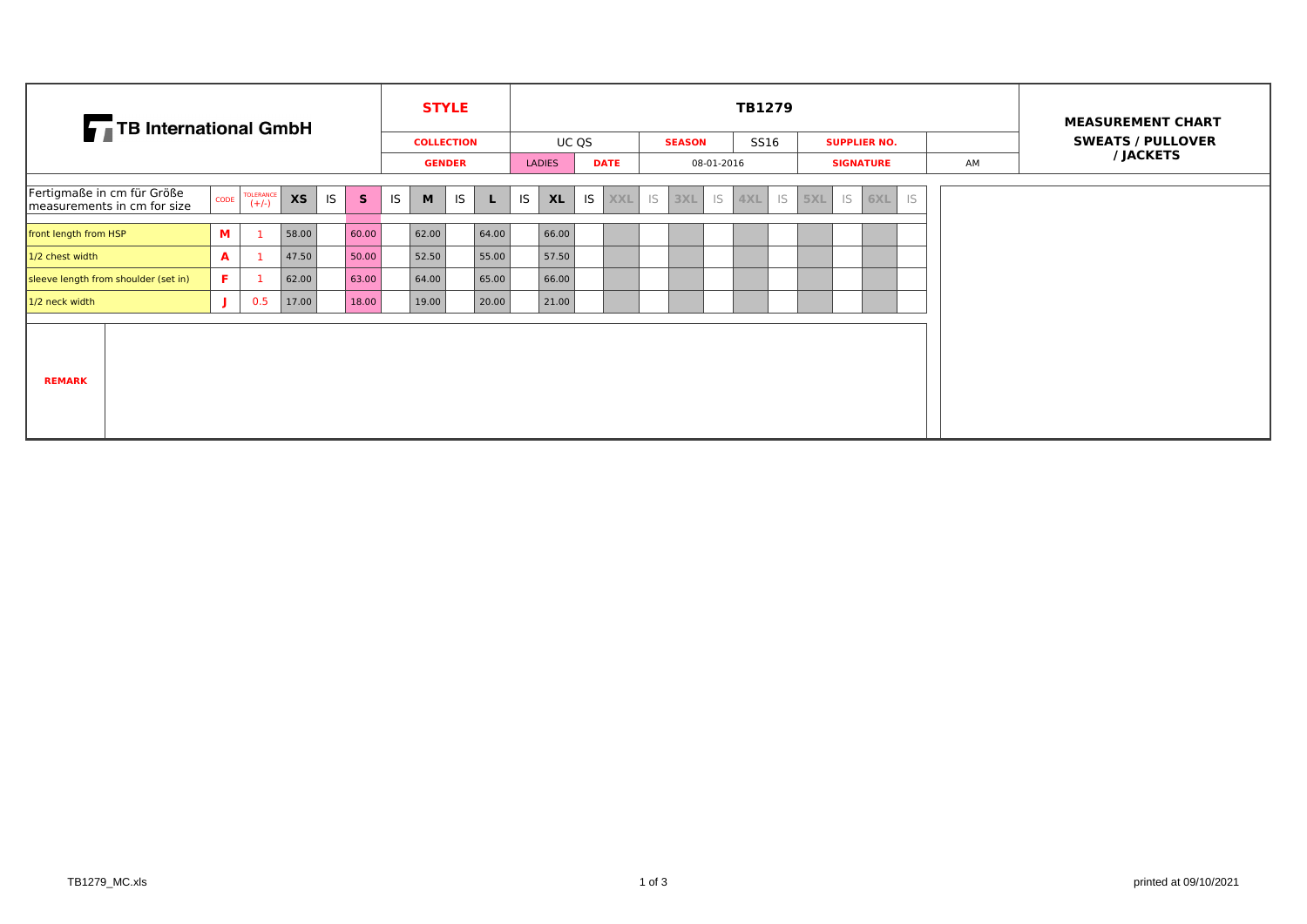|                            | <b>Description</b>             | <b>XS</b>          | $\overline{\mathsf{s}}$                                                                       | M                                                                                                                                                                                    | L               | $\overline{XL}$ |  |  |  |  |  |  |
|----------------------------|--------------------------------|--------------------|-----------------------------------------------------------------------------------------------|--------------------------------------------------------------------------------------------------------------------------------------------------------------------------------------|-----------------|-----------------|--|--|--|--|--|--|
| $\overline{\mathsf{A}}$    | Length<br>cm                   | 58                 | 60                                                                                            | 62                                                                                                                                                                                   | 64              | 66              |  |  |  |  |  |  |
| <b>B1</b>                  | 1/2 Chest Widcm                | 47.5               | 50                                                                                            | 52.5                                                                                                                                                                                 | 55              | 57.5            |  |  |  |  |  |  |
| $\overline{B2}$            | 1/2 Waist Widcm                | 42.5               | 45                                                                                            | 47.5                                                                                                                                                                                 | 50              | 52.5            |  |  |  |  |  |  |
| $\overline{\mathsf{c}}$    | 1/2 Hem Widtcm                 | 36.5               | 39                                                                                            | 41.5                                                                                                                                                                                 | 44              | 46.5            |  |  |  |  |  |  |
| $\overline{\mathsf{D}}$    | $1/2$ Shoulder cm              | 38                 | 40.5                                                                                          | 43                                                                                                                                                                                   | 45.5            | 48              |  |  |  |  |  |  |
| E                          | Sleeve Lengt cm                | 60                 | 61                                                                                            | 62                                                                                                                                                                                   | 63              | 64              |  |  |  |  |  |  |
| F                          | $1/2$ Cuff Widt cm             | 7.5                | 8                                                                                             | 8.5                                                                                                                                                                                  | 9               | 10              |  |  |  |  |  |  |
| G                          | $1/2$ Armhole $\frac{1}{2}$ cm | 20                 | 21                                                                                            | 22                                                                                                                                                                                   | 23              | 24              |  |  |  |  |  |  |
| Ħ                          | 1/2 Upper Ar $\rm{cm}$         | 17                 | 18                                                                                            | 19                                                                                                                                                                                   | $\overline{20}$ | $\overline{21}$ |  |  |  |  |  |  |
| Ī                          | Neckhole (secm                 | 17                 | 18                                                                                            | 19                                                                                                                                                                                   | 20              | 21              |  |  |  |  |  |  |
| IJ                         | Front Neckdr cm                | 8                  | 8.5                                                                                           | 9                                                                                                                                                                                    | 9.5             | 10              |  |  |  |  |  |  |
|                            | Back Neckdrocm                 | $\overline{2}$     | $\overline{2}$                                                                                | $\overline{2}$                                                                                                                                                                       | $\overline{2}$  | $\overline{2}$  |  |  |  |  |  |  |
| $\overline{\mathbf{K}}$    | Collar Height cm               | $\overline{4}$     | $\overline{4}$                                                                                | 4                                                                                                                                                                                    | $\overline{4}$  | $\overline{4}$  |  |  |  |  |  |  |
| L1                         | Hem Cuff Heicm                 | $\overline{7}$     | $\overline{7}$                                                                                | $\overline{7}$                                                                                                                                                                       | $\overline{7}$  | $\overline{7}$  |  |  |  |  |  |  |
| $\overline{\mathsf{L2}}$   | Sleeve Cuff Hcm                | $\overline{7}$     | $\overline{7}$                                                                                | $\overline{7}$                                                                                                                                                                       | $\overline{7}$  | $\overline{7}$  |  |  |  |  |  |  |
| $\overline{\mathsf{M}}$    | Sleeve Pockecm                 | 11.5               | 12                                                                                            | 12                                                                                                                                                                                   | 12.5            | 13              |  |  |  |  |  |  |
| $\overline{\mathsf{N}}$    | Sleeve Pockecm                 | 10                 | 10.5                                                                                          | 10.5                                                                                                                                                                                 | 11              | 11              |  |  |  |  |  |  |
| $\overline{N2}$            | Distance Sle cm                | $\overline{7.5}$   | 8                                                                                             | $\overline{8}$                                                                                                                                                                       | 8.5             | 8.5             |  |  |  |  |  |  |
| $ \overline{\mathbf{o}} $  | Pocket openi cm                | 13                 | 14                                                                                            | 14                                                                                                                                                                                   | 15              | 15              |  |  |  |  |  |  |
| $\overline{\mathsf{P}}$    | Pocket Flap (cm                | $6\phantom{a}$     | 6                                                                                             | $6\phantom{1}$                                                                                                                                                                       | $6\phantom{a}$  | 6               |  |  |  |  |  |  |
| $\overline{\mathsf{Q}}$    | Distance Frorcm                | 9.5                | 10                                                                                            | 10.5                                                                                                                                                                                 | 11              | 11.5            |  |  |  |  |  |  |
| $\overline{\mathsf{R}}$    | Distance Froncm                | 3.5                | 4                                                                                             | 4.5                                                                                                                                                                                  | 5               | 5.5             |  |  |  |  |  |  |
| $\overline{\mathsf{s}}$    | Distance Frorcm                | 5                  | 5                                                                                             | 5                                                                                                                                                                                    | 5               | 5               |  |  |  |  |  |  |
| ΙT                         | Inside Pocket cm               | 13                 | 14                                                                                            | 14                                                                                                                                                                                   | 15              | 15              |  |  |  |  |  |  |
| <b>Comments</b>            |                                |                    |                                                                                               | 25.04.2014: Please use dark orange lining like TB891 ! Pocket v<br>pocket 8 cm from underarm-seam (at sample it is places 6 cm from u<br>1cm ! // 29.04.14: Lining like sample TB807 |                 |                 |  |  |  |  |  |  |
| Fitting                    |                                | <b>Regular Fit</b> |                                                                                               |                                                                                                                                                                                      |                 |                 |  |  |  |  |  |  |
| <b>Article Description</b> |                                |                    | Jacket, Rib-cuffs at the neck, sleeve-openings and hem, pockets fror<br>zipper, inside pocket |                                                                                                                                                                                      |                 |                 |  |  |  |  |  |  |
| Fabric                     |                                | 100% Nylon         |                                                                                               |                                                                                                                                                                                      |                 |                 |  |  |  |  |  |  |
| <b>Colors</b>              |                                | <b>Black</b>       |                                                                                               |                                                                                                                                                                                      |                 |                 |  |  |  |  |  |  |

## **TB807 (no.067) Ladies Basic Bomber Jacket**